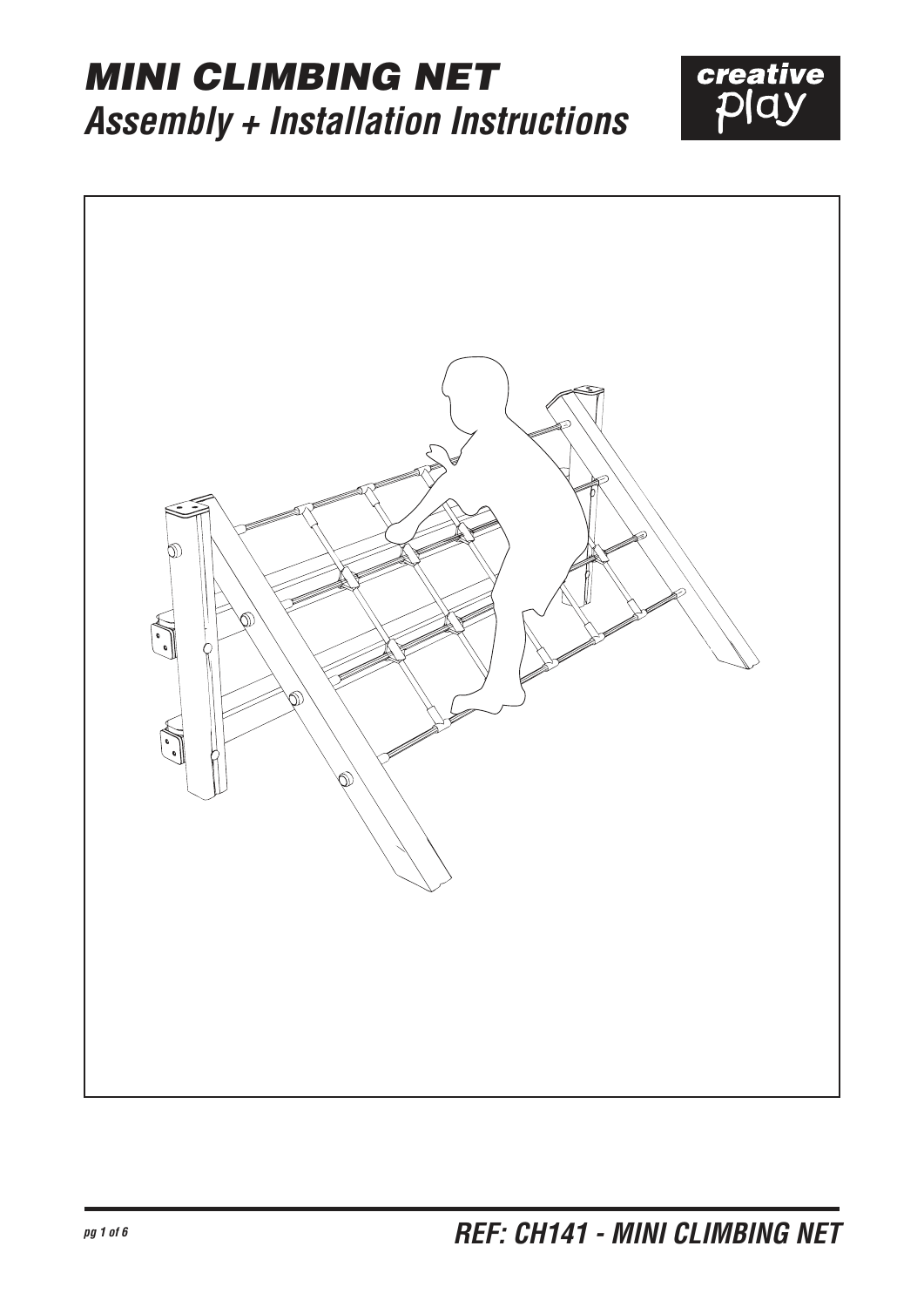

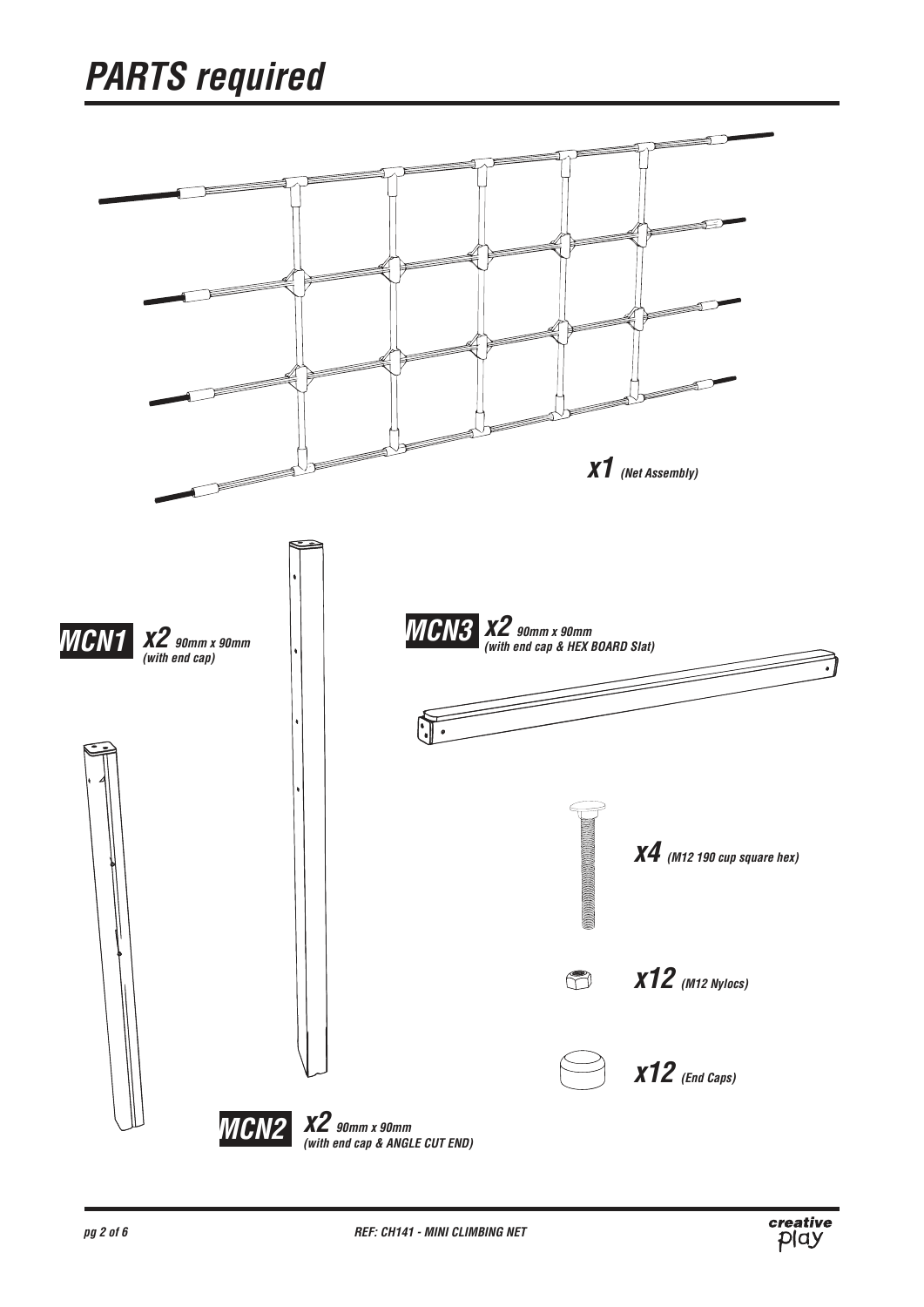

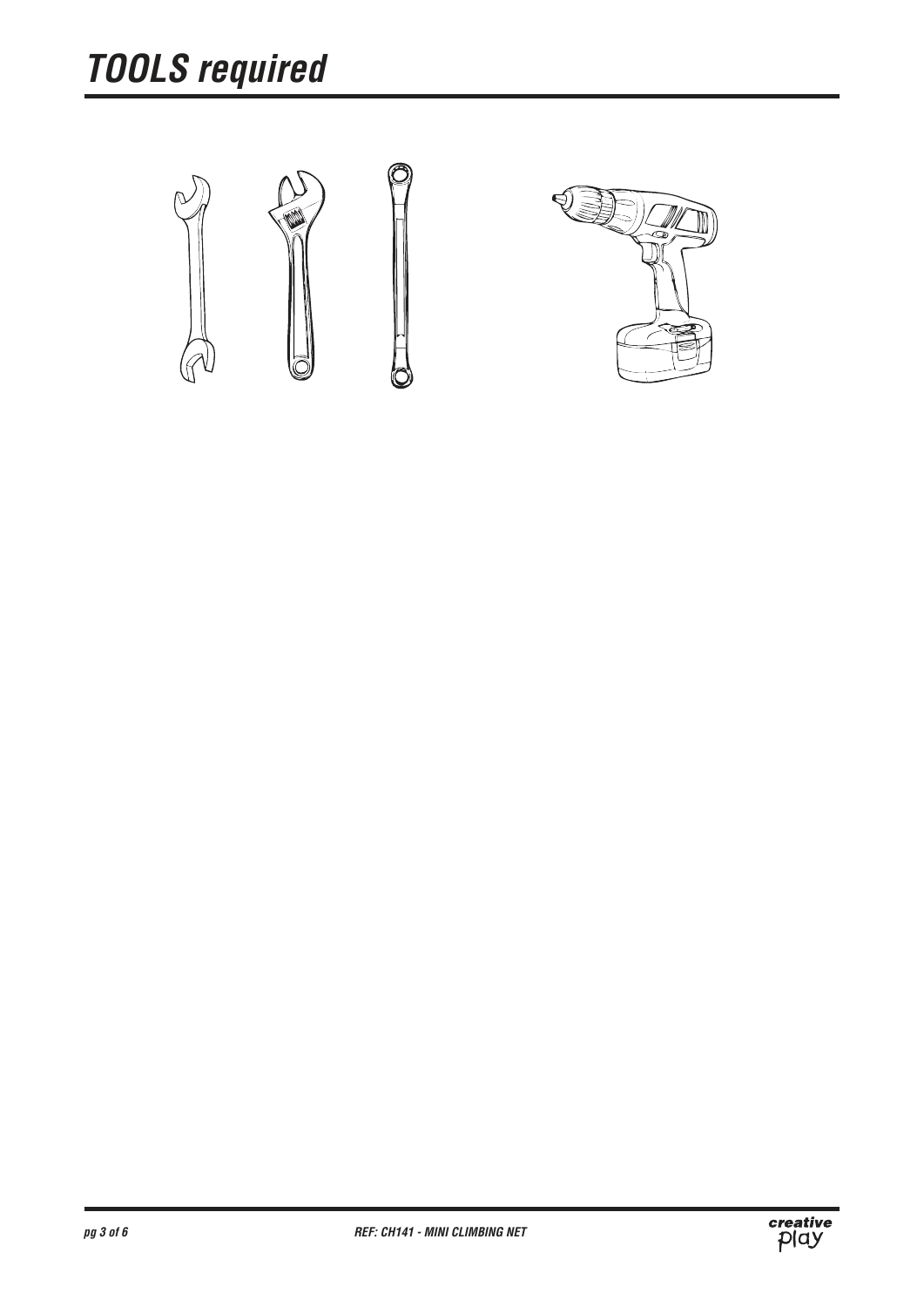

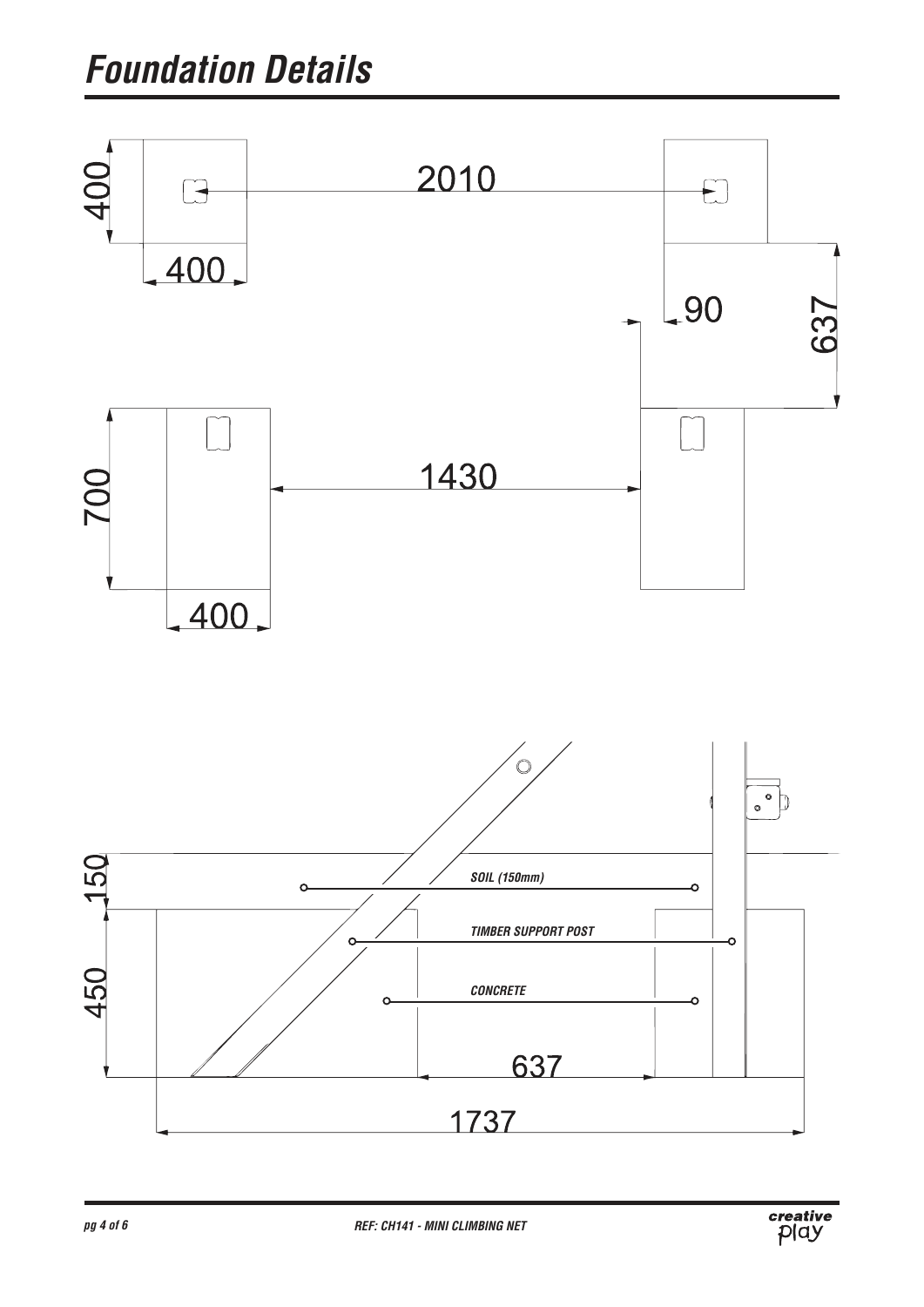![](_page_4_Figure_1.jpeg)